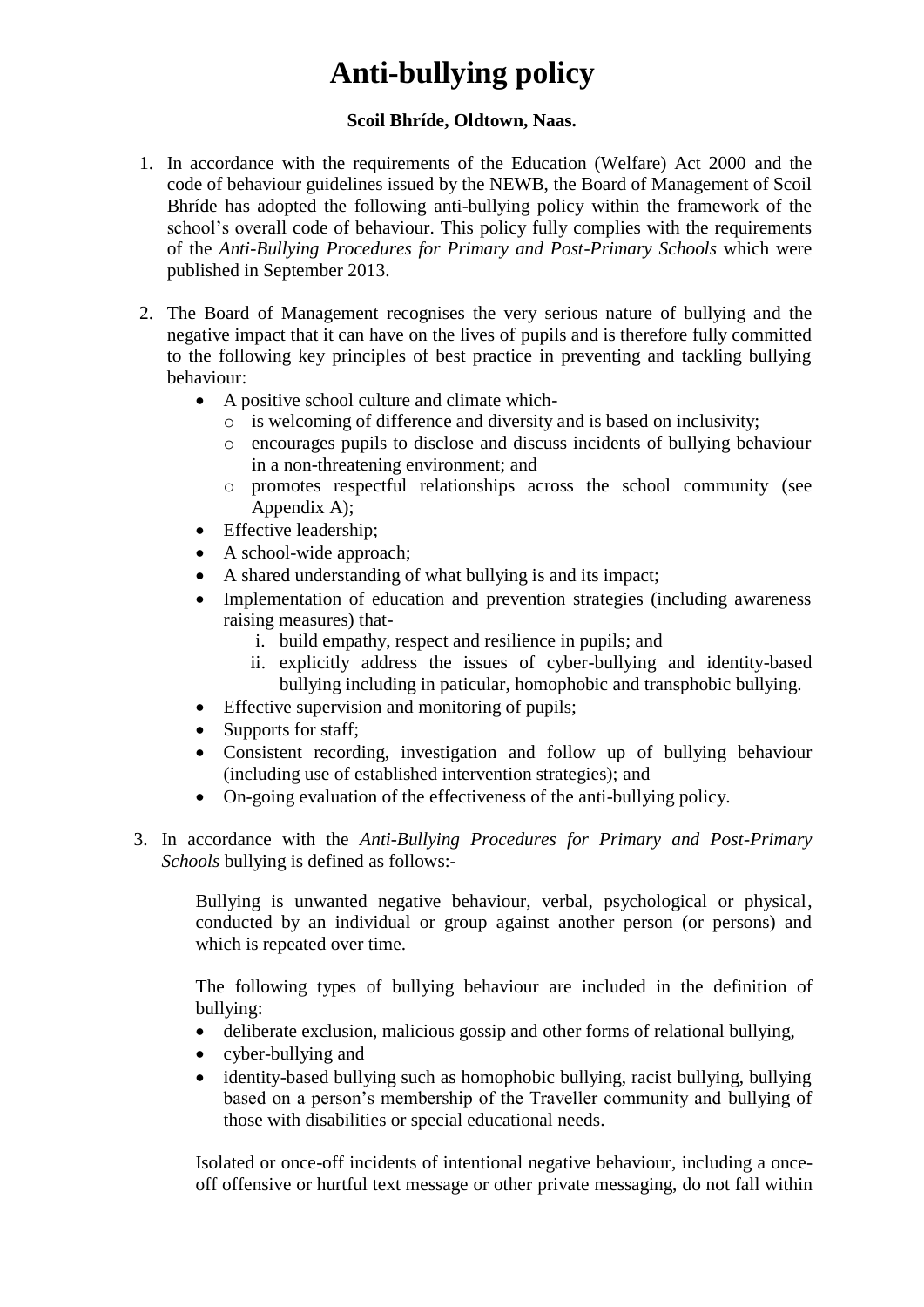the definition of bullying and should be dealt with, as appropriate, in accordance with the school's code of behaviour.

However, in the context of this policy, placing a once-off offensive or hurtful public message, image or statement on a social network site or other public forum where that message, image or statement can be viewed and/or repeated by other people will be regarded as bullying behaviour.

Negative behaviour that does not meet this definition of bullying will be dealt with in accordance with the school's code of behaviour.

Additional information on different types of bullying is set out in Section 2 of the *Anti-Bullying Procedures for Primary and Post-Primary Schools* (See Appendix  $B)$ .

- 4. The relevant teacher for investigating and dealing with bullying is the Class Teacher. Any teacher, including Principal and Deputy Principal may act as a relevant teacher if circumstances warrant it.
- 5. The education and prevention strategies (including strategies specifically aimed at cyber- bullying and identity-based bullying including in particular, homophobic and transphobic bullying) that will be used by the school are as follows:
	- The school's Code of Behaviour outlines the expected behaviour in the classroom, on the yard, during school trips etc.
	- The fostering and enhancing of the self-esteem of all our students through the teaching of the following Curricular areas:
		- o SPHE
		- o Stay Safe
		- o RSE
		- o Alive O
		- o SESE
	- The school follows the Continuum of Support for Behaviour.
	- Professional development with specific focus on the training of the relevant teachers. Some of the teachers have received training in 'Incredible Years' and the Incredible Years programme is used throughout the school.
	- The school uses teaching methodologies to promote positive behaviour e.g. 'Circle Time', 'Golden Time,'etc.
	- The school provides a wide variety of after-school activities to cater for a wide range of interest including a Social Skills programme for children with ASD
	- Procedures are in place for the supervision and monitoring of the students throughout the school day.
	- Scoil Bhríde is engaged in a consultative process with NEPs
	- The following school policies reflects a positive school culture and climate that is welcoming of difference and diversity and is based on inclusivity and respect:
		- o Enrolment Policy
		- o Inclusion Policy
		- o Code of Behaviour
		- o Internet use policy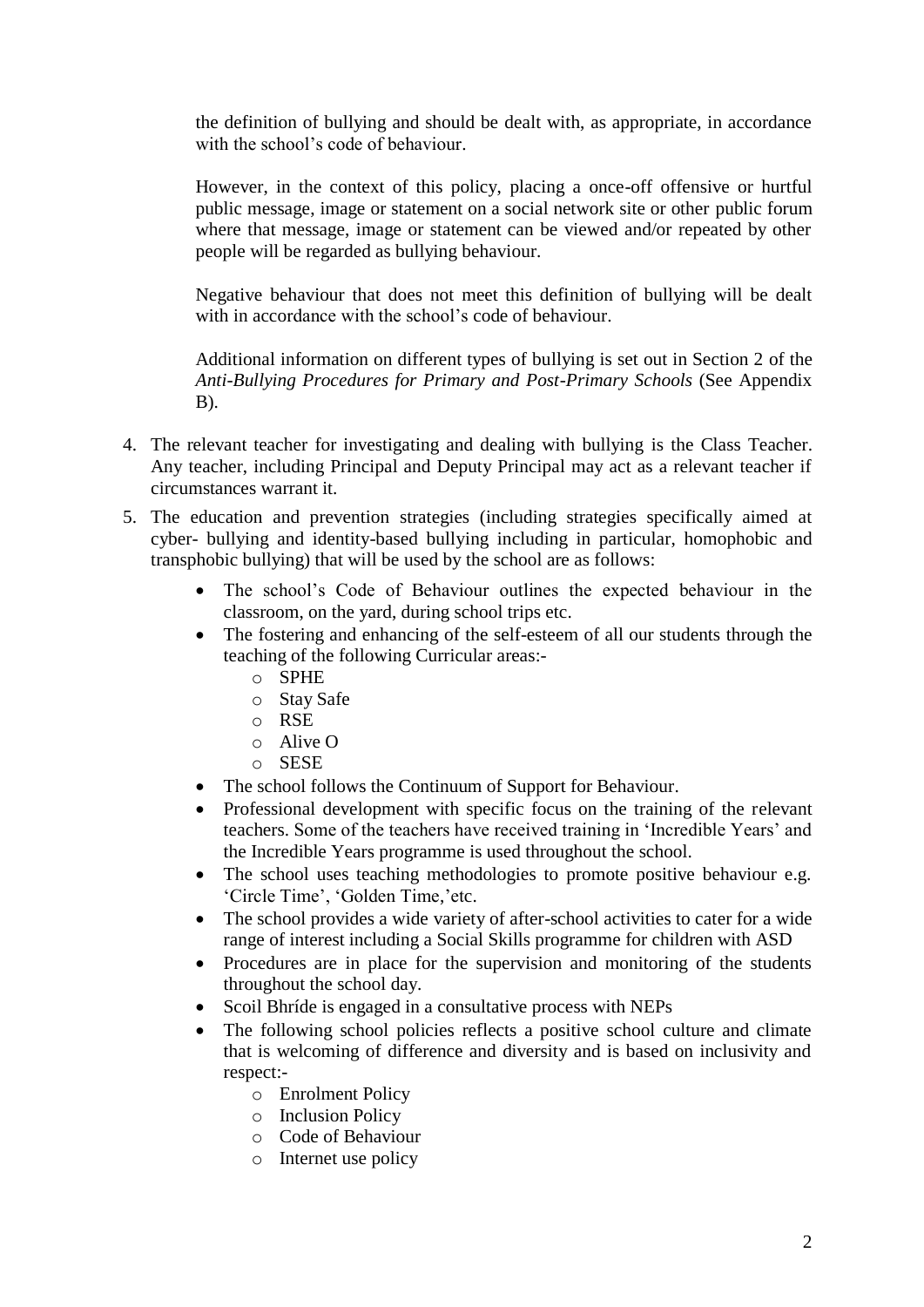- Scoil Bhríde has positive relations with the local Secondary schools and engages in a Transition programme with them.
- The school avails of training from the SESS on behaviour management.
- The school participates in the FAI programme 'Give Racism the Red Card'
- Training is provided for parents on Safe Internet Use.
- Training is provided for the children of Fifth and Sixth Classes on Safe Internet Use.
- 6. The school's procedures for investigation, follow-up and recording of bullying behaviour and the established intervention strategies used by the school for dealing with cases of bullying behaviour are as follows:
	- The alleged bullying is reported to the relevant teacher.
	- The relevant teacher will investigate and deal with the reported incident with the aim of resolving any issues and restoring, as far as is practicable, the relationships of the parties involved.
	- The relevant teacher will exercise his/her professional judgement to determine whether bullying has occurred and how best the situation might be resolved.
	- Students will be encouraged to report incidents of bullying. It will be made clear to all students that reporting incidents of bullying is behaving responsibly and not considered to be telling tales. It is of vital importance that the children gain confidence in 'telling'.
	- All reports, including anonymous reports of bullying will be investigated and dealt with by the relevant teacher.
	- Non-teaching staff are encouraged to report any incidents of bullying behaviour witnessed by them, or mentioned to them, to the relevant teacher.
	- In line with good practice, incidents are generally investigated outside the classroom situation to ensure privacy of all involved.
	- When analysing incidents of bullying behaviour, the relevant teacher will seek answers to questions of what, where, when, who and why.
	- The relevant teacher will deal with incidents of bullying in a calm, nonagressive manner.
	- When a group is involved, each member of the group will be asked to give an individual report before having a group meeting.
	- In cases where it has been determined by the relevant teacher that bullying behaviour has occurred, the parents of the parties involved should be contacted at an early stage to inform them of the matter and explain the actions being taken. Parents will be given an opportunity to reinforce or support the actions being taken by the school and the supports for the students.
	- The relevant teacher must keep appropriate written records which will assist his/her efforts to resolve the issues and restore, as far as is practicable, the relationships of the parties involved.
	- Where the relevant teacher has determined that a student has been engaged in bullying behaviour, it will be made clear to him/her how he/she is in breach of the school's anti-bullying policy and efforts will be made to try to get him/her to see the situation from the perspective of the student being bullied.
	- It will be made clear to all involved (each set of students and parents) that in any situation where disciplinary sanctions are required, this is a private matter between the student being disciplined, his/her parents and the school.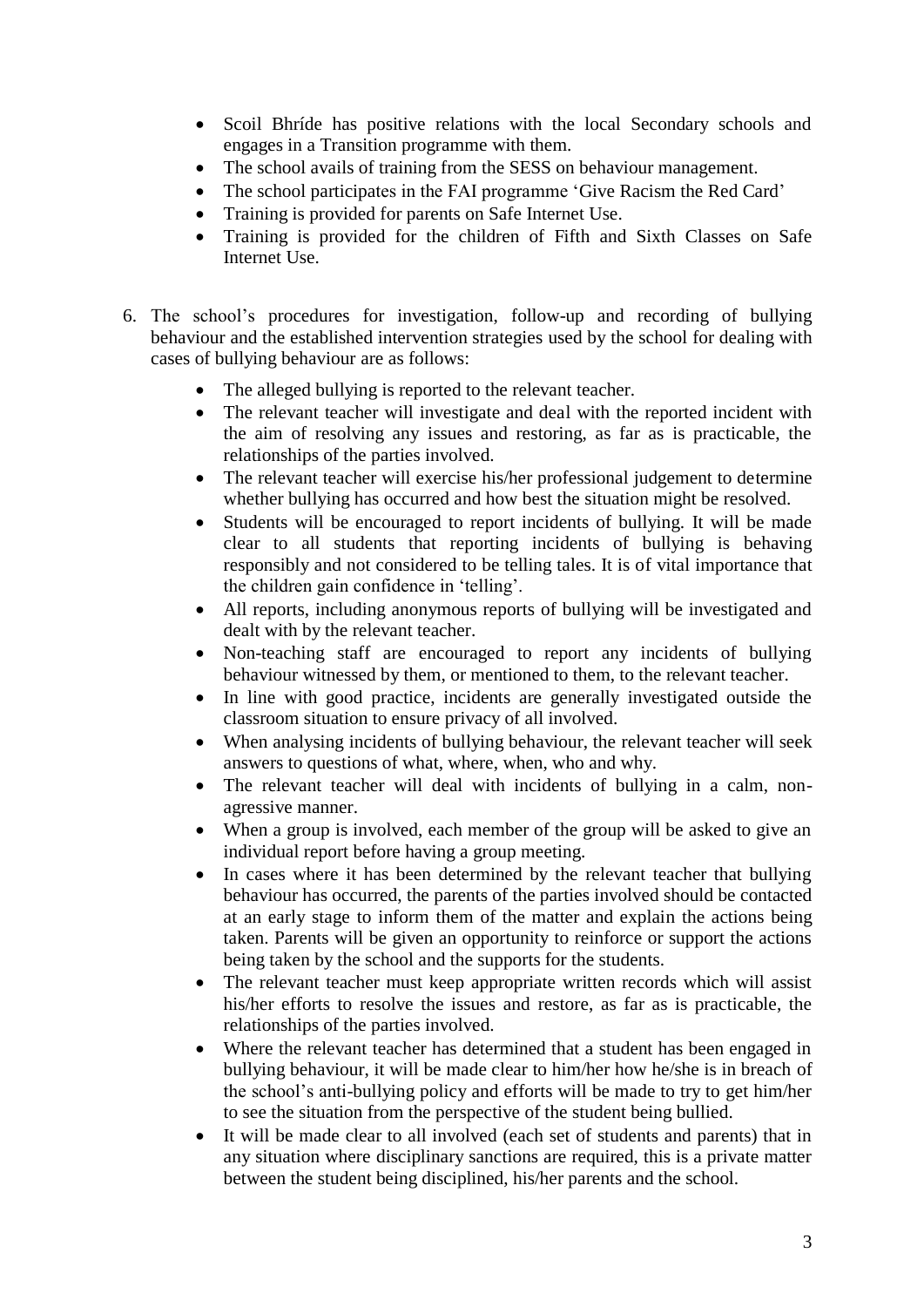- If deemed necessary, follow-up meetings with the relevant parties involved may be arranged.
- In cases where the relevant teacher considers that the bullying behaviour has not been adequately and appropriately addressed within 20 school days after he/she has determined that bullying behaviour has occurred, he/she must record the bullying behaviour in the standardised recording template at Appendix C.
- In cases of cyberbullying, fears for personal safety or fears of coming to school, the relevant teacher must record the incident in the standardised recording template at Appendix C and report it immediately to the Principal or Deputy Principal.
- Serious instances of bullying behaviour will, in accordance with the Children First and the Child Protection Procedures for Primary and Post-Primary Schools, be referred to the HSE Children and Family Services and/or Gardaí as appropriate.
- In cases where the recording template at Appendix C is used, the template must be completed in full and retained by the teacher in question and a copy provided to the Principal or Deputy Principal as applicable.
- The relevant teacher may consult with the Principal or Deputy Principal at any stage of the process.
- When determining whether a bullying case has been adequately and appropriately addressed, the relevant teacher must as part of his/her professional judgement, take the following factors into account:
	- o Whether the bullying behaviour has ceased.
	- o Whether any issues between the parties have been resolved as far as is practicable.
	- o Whether the relationships between the parties have been restored as far as is practicable; and
	- o Any feedback received from the parties involved, their parents ot the Principal or Deputy Principal.
- Where a parent is not satisfied that the school has dealt with a bullying case in accordance with these procedures, the parents must be referred, as appropriate, to the school's complaints procedures;
- In the event that a parent has exhausted the school's complaints procedures and is still not satisfied, the school will advise the parents of their right to make a complaint to the Ombudsman for Children.
- 7. The school's programme of support for working with pupils affected by bullying is as follows:
	- Implementation of the education and prevention strategies already mentioned.
	- A programme to raise self-esteem and to develop friendship and social skills may be implemented if required.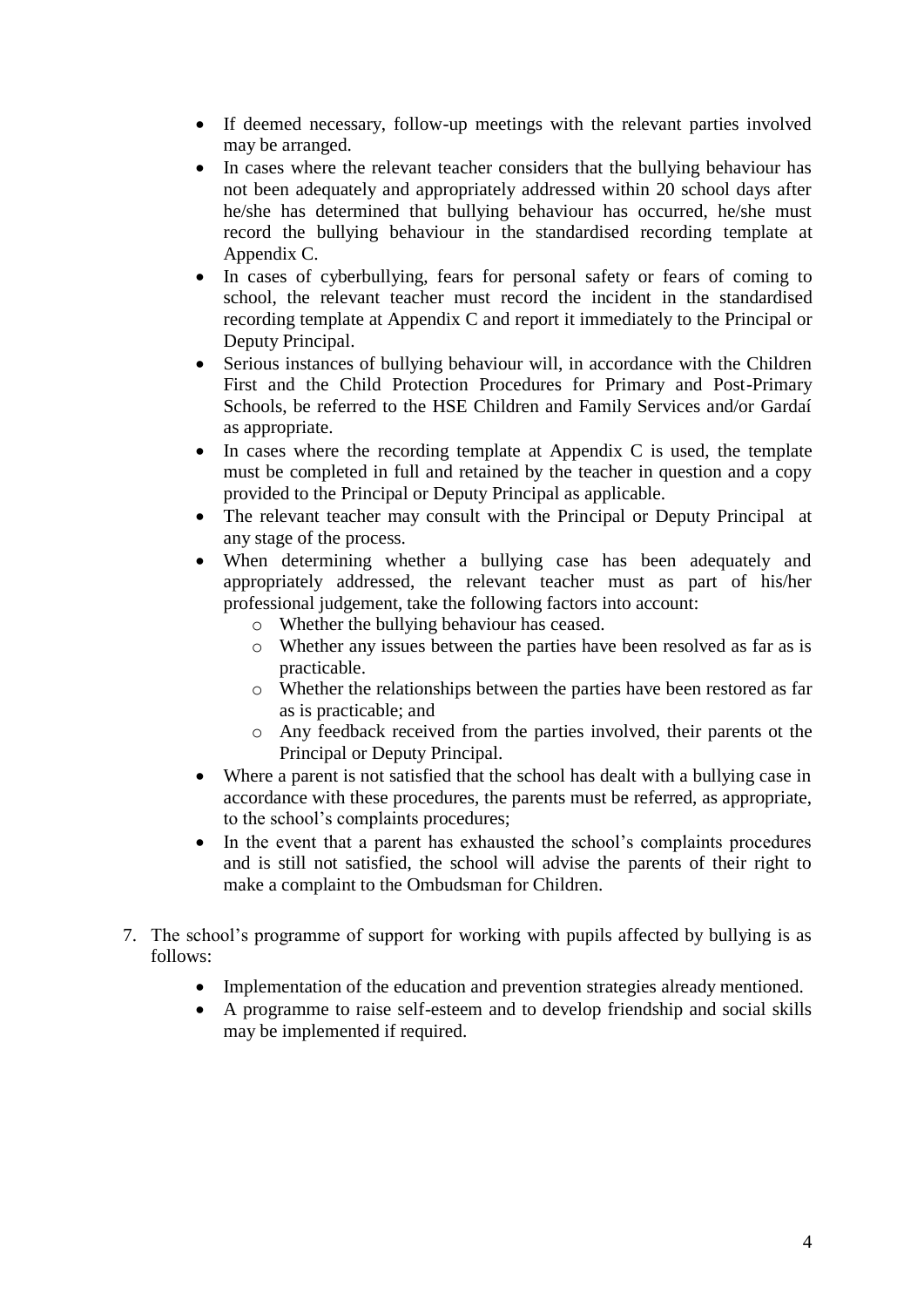#### 8. **Supervision and Monitoring of Pupils**

The Board of Management confirms that appropriate supervision and monitoring policies and practices are in place to both prevent and deal with bullying behaviour and to facilitate early intervention where possible.

#### 9. **Prevention of Harassment**

The Board of Management confirms that the school will, in accordance with its obligations under equality legislation, take all such steps that are reasonably practicable to prevent the sexual harassment of pupils or staff or the harassment of pupils or staff on any of the nine grounds specified i.e. gender including transgender, civil status, family status, sexual orientation, religion, age, disability, race and membership of the Traveller community.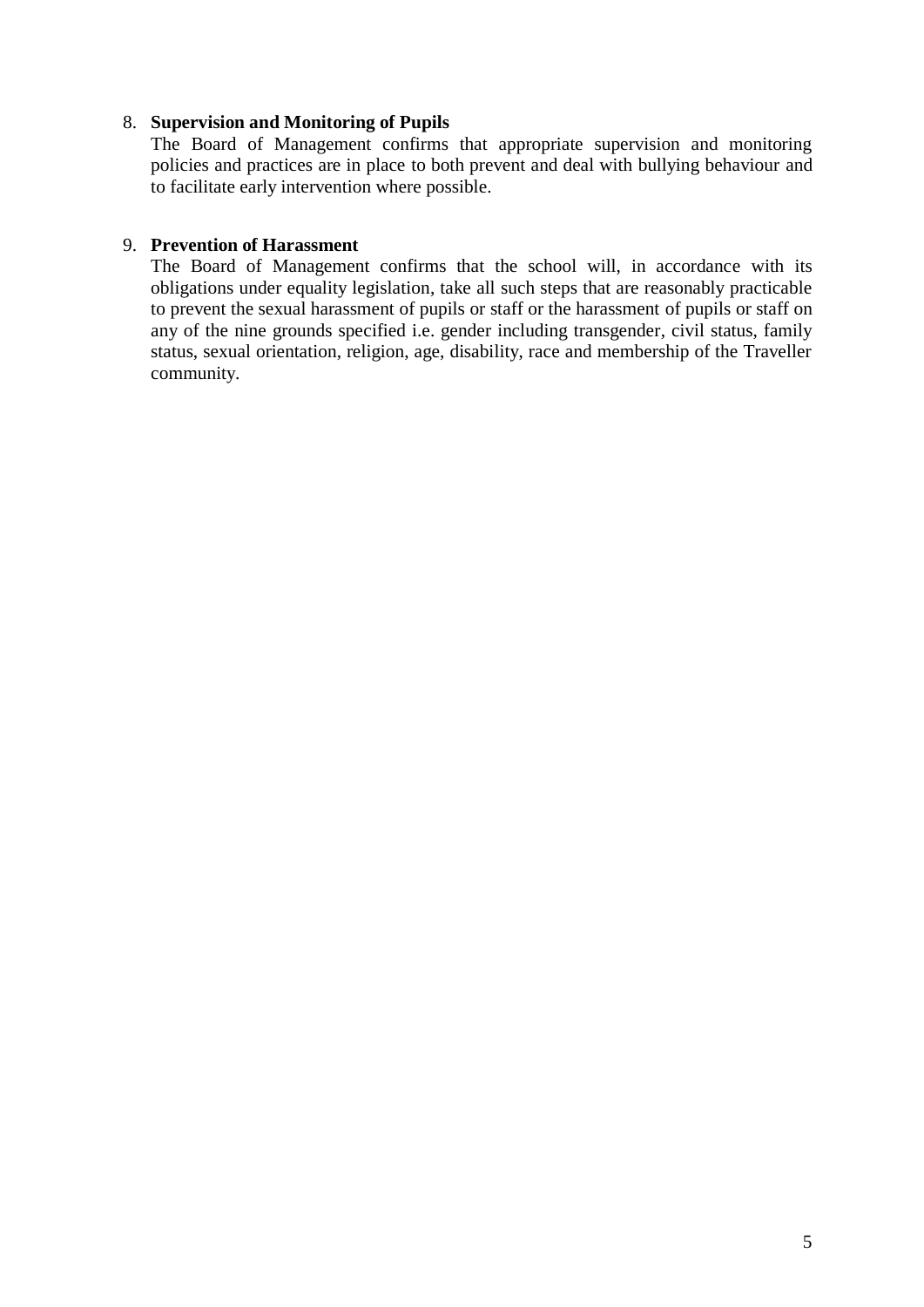### **APPENDIX A: <sup>K</sup>EY ELEMENTS OF A POSITIVE SCHOOL CULTURE AND CLIMATE**

- The school acknowledges the right of each member of the school community to enjoy school in a secure environment.
- The school acknowledges the uniqueness of each individual and his/her worth as a human being.
- The school promotes positive habits of self-respect, self-discipline and responsibility among all its members.
- The school prohibits vulgar, offensive, sectarian or other aggressive behaviour or language by any of its members.
- The school has a clear commitment to promoting equity in general and gender equity in particular in all aspects of its functioning.
- The school has the capacity to change in response to student's needs.
- The school identifies aspects of curriculum through which positive and lasting influences can be exerted towards forming students' attitudes and values.
- The school takes particular care of "at risk" students and uses its monitoring systems to facilitate early intervention where necessary and it responds to the needs, fears or anxieties of individual members in a sensitive manner.
- The school recognises the need to work in partnership with and keep parents informed on porcedures to improve relationships on a school-wide basis.
- The school recognises the role of parents in equipping the student with a range of life-skills.
- The school recognises the role of other community agencies in preventing and dealing with bullying.
- The school promotes habits of mutual respect, courtesy and an awareness of the interdependence of people in groups and communities.
- The school promotes qualities of social responsibility, tolerance and understanding among all its members both in school and out of school.
- Staff members share a collegiate responsibility, under the direction of the Principal, to act in preventing bullying/aggressive behaviour by any member of the school community.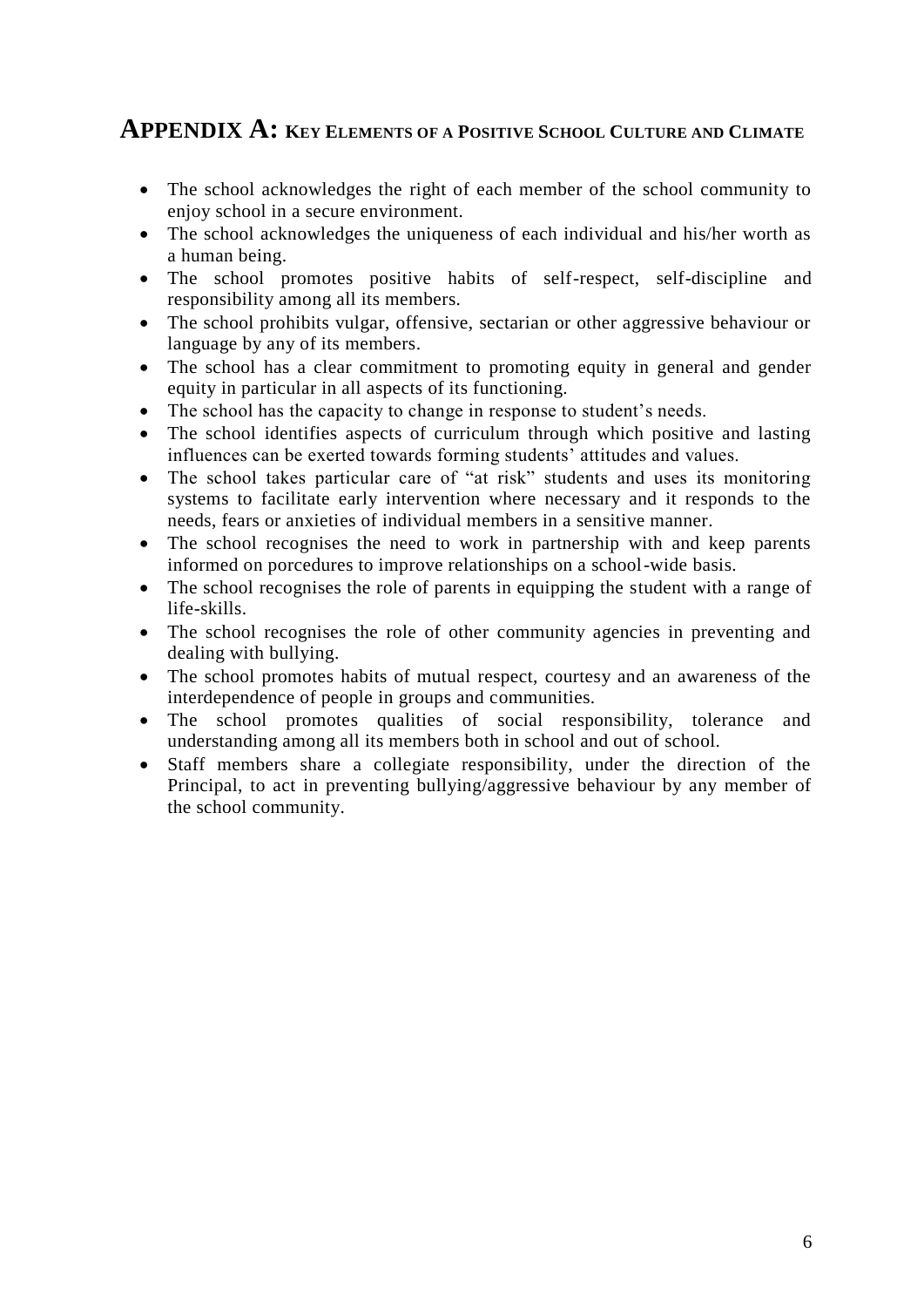# **APPENDIX B: <sup>E</sup>XAMPLES OF BULLYING BEHAVIOURS**

| <b>General behaviours</b><br>which apply to all<br>types of bullying. | Harrassment based on any of the nine grounds in the equality<br>٠<br>legislation e.g. sexual harassment, homophobic bullying, racist<br>bullying etc.<br>Physical aggression.<br>$\bullet$<br>Damage to property.<br>Name calling.<br>Slagging.<br>The production, display or circulation of written work, pictures,<br>$\bullet$<br>or other materials aimed at intimidating another person.<br>Offensive graffiti.<br>٠<br>Extortion.<br>$\bullet$<br>Intimidation.<br>٠<br>Insulting or offensive gestures.<br>$\bullet$<br>The "look".<br>$\bullet$<br>Invasion of personal space.<br>$\bullet$<br>A combination of any of the types listed.<br>٠                                                                                                                                                                                                                                                                                                                                                                                                                                                                                                                                          |
|-----------------------------------------------------------------------|------------------------------------------------------------------------------------------------------------------------------------------------------------------------------------------------------------------------------------------------------------------------------------------------------------------------------------------------------------------------------------------------------------------------------------------------------------------------------------------------------------------------------------------------------------------------------------------------------------------------------------------------------------------------------------------------------------------------------------------------------------------------------------------------------------------------------------------------------------------------------------------------------------------------------------------------------------------------------------------------------------------------------------------------------------------------------------------------------------------------------------------------------------------------------------------------|
| <b>Cyber</b>                                                          | <b>Denigration:</b> Spreading rumours, lies or gossip to hurt a<br>$\bullet$<br>person's reputation.<br>Harrassment: Continually sending vicious, mean or disturbing<br>$\bullet$<br>messages to an individual.<br><b>Impersonation:</b> Posting offensive or aggressive messages under<br>$\bullet$<br>another person's name.<br>Flaming: Using inflammatory or vulgar words to provoke an<br>$\bullet$<br>online fight.<br>Trickery: Fooling someone into sharing personal information<br>٠<br>which you then post online.<br><b>Outing:</b> Posting or sharing confidential or compromising<br>$\bullet$<br>information or images.<br><b>Exclusion:</b> Purposefully excluding someone from an online<br>$\bullet$<br>group.<br>Cyber stalking: Ongoing harassment and denigration that<br>causes a person considerable fear for his/her safety.<br>Silent telephone/mobile phone call.<br>Abusive telephone/mobile phone call.<br>Abusive text messages.<br>Abusive email.<br>Abusive communication on social networks e.g.<br>Facebook/Ask.fm/Twitter/You Tube or on games consoles.<br>Abusive website comments/Blogs/Pictures.<br>Abusive posts on any form of communication technology |
| <b>Identity Based Behaviours</b>                                      |                                                                                                                                                                                                                                                                                                                                                                                                                                                                                                                                                                                                                                                                                                                                                                                                                                                                                                                                                                                                                                                                                                                                                                                                |

**Including any of the nine discriminatory grounds mentionsed in Equality Legislation**  (gender including transgender, civil status, family status, sexual orientation, religion, age, disability, race and membership of the Traveller community).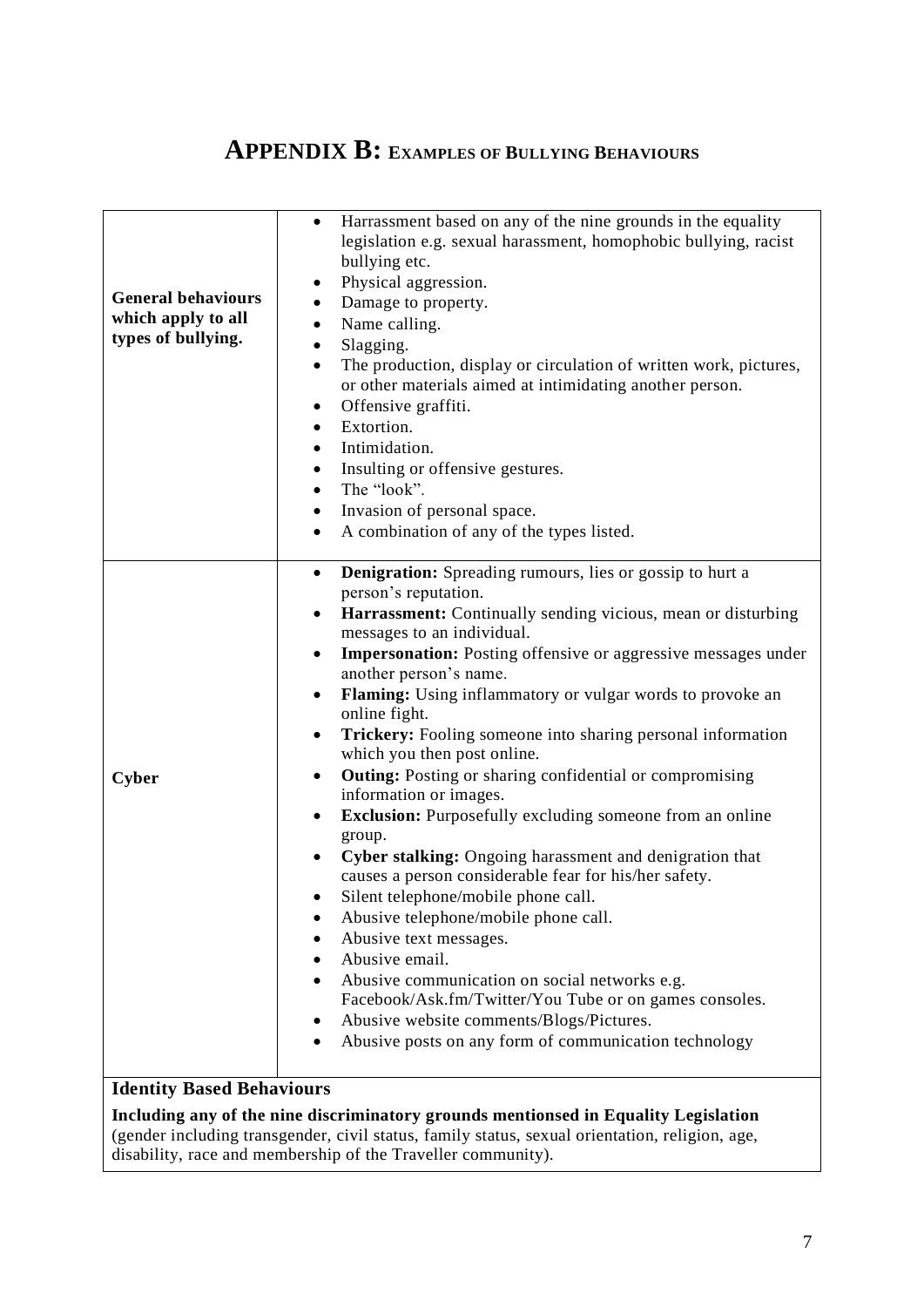| Homophobic<br>and<br>Transgender<br>Race, nationality,<br>ethnic background | Spreading rumours about a person's sexual orientation.<br>$\bullet$<br>Taunting a person of a different sexual orientation.<br>Name calling e.g. Gay, queer, lesbian used in a derogatory<br>manner.<br>Physical intimidation or attacks.<br>Threats.<br>Discrimination, prejudice, comments or insults about colour,<br>$\bullet$<br>nationality, culture, social class, religious beliefs, ethnic or<br>traveller background.                                                                                                                               |
|-----------------------------------------------------------------------------|---------------------------------------------------------------------------------------------------------------------------------------------------------------------------------------------------------------------------------------------------------------------------------------------------------------------------------------------------------------------------------------------------------------------------------------------------------------------------------------------------------------------------------------------------------------|
| and membership of<br>the Traveller<br>community                             | Exclusion on the basis of any of the above.<br>$\bullet$                                                                                                                                                                                                                                                                                                                                                                                                                                                                                                      |
| <b>Relational</b>                                                           | This involves manipulating relationships as a means of bullying.<br>Behaviours include:<br>Malicious gossip.<br>$\bullet$<br>Isolation and exclusion.<br>$\bullet$<br>Ignoring.<br>$\bullet$<br>Excluding from the group.<br>$\bullet$<br>Taking someone's friends away.<br>$\bullet$<br>"Bitching".<br>$\bullet$<br>Spreading rumours.<br>$\bullet$<br>Breaking confidence.<br>$\bullet$<br>Talking loud enough so that the victim can hear.<br>$\bullet$<br>The "look".<br>$\bullet$<br>Use of terminology such as 'nerd' in a derogatory way.<br>$\bullet$ |
| <b>Sexual</b>                                                               | Unwelcome or inappropriate sexual comments or touching.<br>$\bullet$<br>Harassment<br>$\bullet$                                                                                                                                                                                                                                                                                                                                                                                                                                                               |
| <b>Special Educational</b><br>Needs,<br><b>Disability</b>                   | Name calling.<br>$\bullet$<br>Taunting others because of their disability or learning needs.<br>$\bullet$<br>Taking advantage of some students' vulnerabilities and limited<br>$\bullet$<br>capacity to recognise and defend themselves against bullying.<br>Taking advantage of some students' vulnerabilities and limited<br>$\bullet$<br>capacity to understand social situations and social cues.<br>Mimicking a person's disability.<br>$\bullet$<br>Setting others up for ridicule.                                                                     |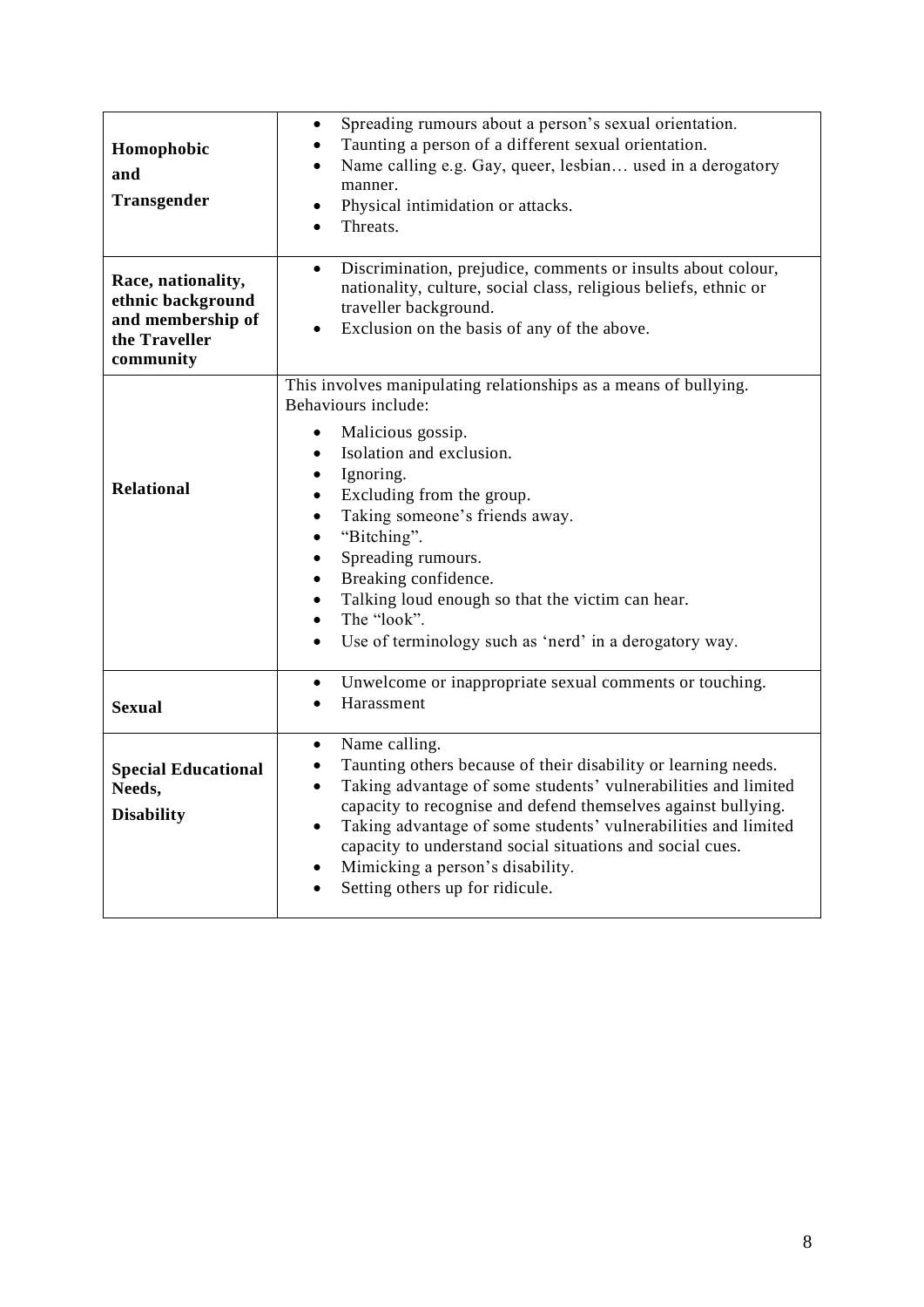## **APPENDIX C:** <sup>T</sup>EMPLATE FOR RECORDING BULLYING BEHAVIOUR

\_\_\_\_\_\_\_\_\_\_\_\_\_\_\_\_\_\_\_\_\_\_\_\_\_\_\_\_\_\_\_\_\_\_\_\_\_\_\_\_\_\_\_\_\_\_\_\_\_\_\_\_\_\_\_\_\_\_\_\_\_\_\_\_\_\_\_\_\_\_\_\_\_\_\_\_\_\_\_\_\_ \_\_\_\_\_\_\_\_\_\_\_\_\_\_\_\_\_\_\_\_\_\_\_\_\_\_\_\_\_\_\_\_\_\_\_\_\_\_\_\_\_\_\_\_\_\_\_\_\_\_\_\_\_\_\_\_\_\_\_\_\_\_\_\_\_\_\_\_\_\_\_\_\_\_\_\_\_\_\_\_\_ \_\_\_\_\_\_\_\_\_\_\_\_\_\_\_\_\_\_\_\_\_\_\_\_\_\_\_\_\_\_\_\_\_\_\_\_\_\_\_\_\_\_\_\_\_\_\_\_\_\_\_\_\_\_\_\_\_\_\_\_\_\_\_\_\_\_\_\_\_\_\_\_\_\_\_\_\_\_\_\_\_

#### **1. Name of pupil being bullied and class group**

Name Class

#### **2. Name(s) and class(es) of pupil(s) engaged in bullying behaviour**

**3. Source** of bullying concern/report (tick relevant box(es))\*

**4. Location** of incidents (tick

| Pupil concerned |  | Playground |
|-----------------|--|------------|
| Other Pupil     |  | Classroom  |
| Parent          |  | Corridor   |
| Teacher         |  | Toilets    |
| Other           |  | School Bus |

| relevant box $(es))^*$ |  |
|------------------------|--|
| Playground             |  |
| Classroom              |  |
| Corridor               |  |
| Toilets                |  |
| <b>School Bus</b>      |  |
| Other                  |  |

**5. Name of person(s) who reported** the bullying concern

#### **6. Type** of Bullying Behaviour (tick relevant box(es)) \*

| Cyber-bullying          |  |
|-------------------------|--|
| Intimidation            |  |
| <b>Malicious Gossip</b> |  |
| Other (specify)         |  |
|                         |  |

#### **7. Where behaviour is regarded as identity-based bullying, indicate the relevant category:**

| Homophobic | Disability/SEN<br>related | Racist | Membership of<br>Traveller community | Other (specify) |
|------------|---------------------------|--------|--------------------------------------|-----------------|
|            |                           |        |                                      |                 |

#### **8. Brief Description of bullying behaviour and its impact**

#### **9. Details of actions taken**

Signed \_\_\_\_\_\_\_\_\_\_\_\_\_\_\_\_\_\_\_\_\_\_\_\_\_\_\_\_\_\_ (Relevant Teacher) Date \_\_\_\_\_\_\_\_\_\_\_\_\_\_\_\_\_\_\_\_\_\_\_\_\_\_\_

Date submitted to Principal/Deputy Principal \_\_\_\_\_\_\_\_\_\_\_\_\_\_\_\_\_\_\_